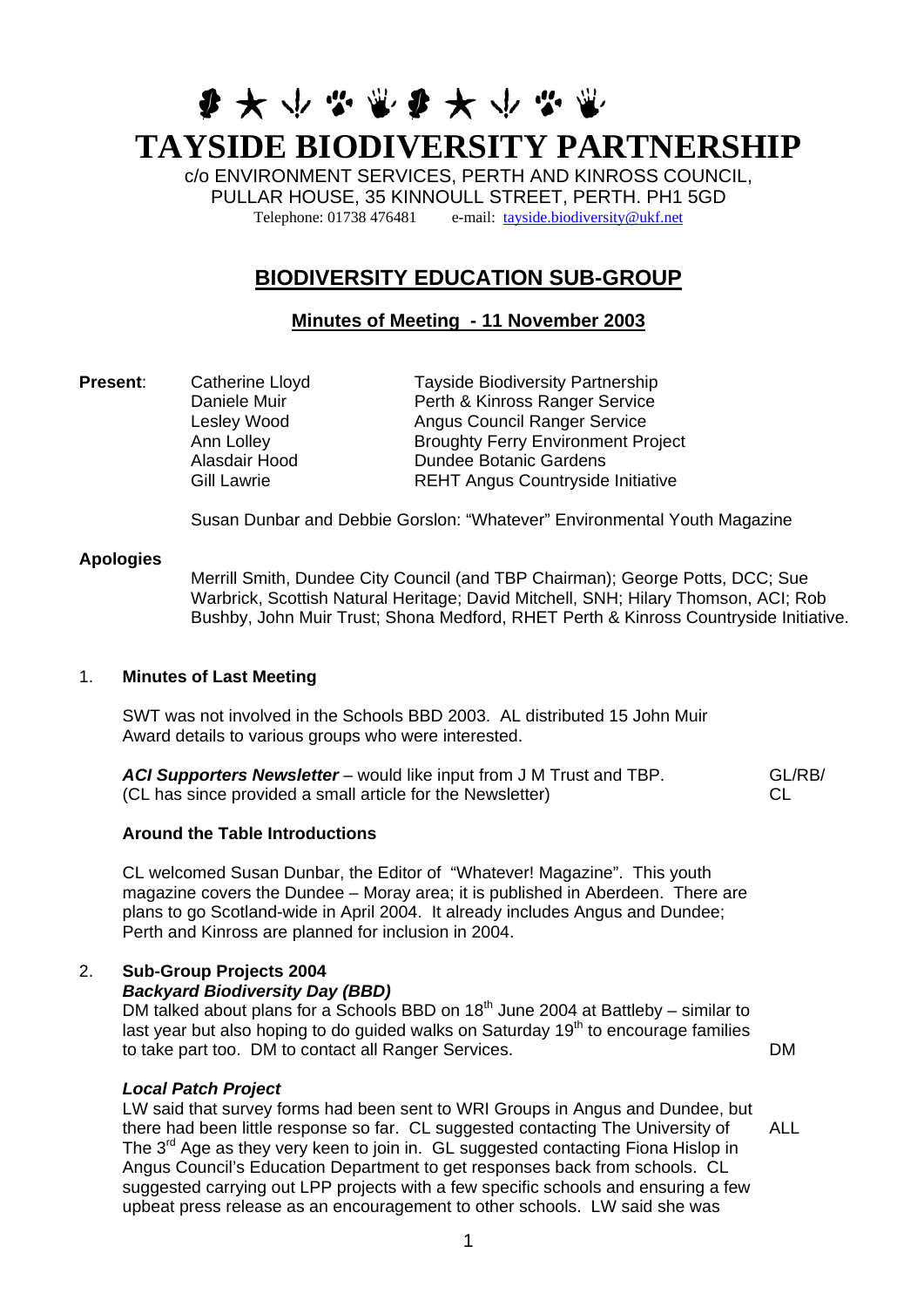thinking of inviting schools to Crombie on  $18<sup>th</sup>$  June, similar to above.

#### *March 8th: Science Fair*

Different activities focused on weather, various schools invited. Anyone interested to joining the Fair should contact LW at Crombie in the first instance.

#### *Wildlife Crime Project*

Angus, P&KC and NTS Rangers covering 30 schools – bat leaflet

#### *School Wildlife Gardens*

Angus involved in a number of wildlife gardening projects. Liff Primary School, Dundee; trees given. Other projects being discussed. CL asked for a list of 'gardening for wildlife' project ideas from across Tayside from everyone. ALL

#### *Sheltered Housing Biodiversity Project*

Angus Rangers also involved in gardening project: donation of binoculars and making bird tables and feeders for a number of Sheltered Housing complexes. ALL

The Sheltered Housing Biodiversity Project was a pilot project being run in Angus; it would be a case study for the forthcoming "Hospitals, Sheltered Housing and Nursing Homes" HAP. CL hoped that Tom McGrath's future report would encourage similar projects in the DCC and PKC areas.

#### *Scottish Homes*

Community Scotland's SCARF (Scottish Community Action Research Fund) enables communities to get involved in research. AL put in bid for reminiscence work and will be taking the project to the Whitfield, Douglas and Broughty Ferry areas, together with biodiversity monitoring. CL said she would like to find out more about the Fund.

AL said that the Friends of the Botanic Gardens would qualify. They would need to put forward a list of questions to find out about, then find £1,500 to work with mentor. AL/AH

# *Schools Biodiversity Calendar*

Quote from Perth and Kinross Council is £2 per copy – too expensive. Idea of one month per organisation. AL suggested each group involved contributes £100 for a particular month. CL to e**-**mail copies of calendar to everyone. CL

AH suggested making an 18 month version to catch the whole of the school year starting August 2004, or possibly earlier. LW suggested an A5 wallchart calendar instead. CL asked for feedback from the group. ALL

GL suggested aiming the calendar at classes studying minibeasts – targeting the appropriate person. GL to look at Education Strategy in Angus per curriculum guidelines.

SD said that teachers would need guidance on how the calendar could be used and ages identified so that that each project will fit into curriculum guidelines. Career Scotland seconds teachers and can take these projects on. CL to look into. CL

2

Continuing Professional Development for teachers – scope in that teachers can incorporate into "Using the Outdoors as a Classroom". GL pointed out that the ACI run Twilight Teachers' Evenings as part of their CPD.

# *Go Wild in the Garden*

CL to look into production of print runs. CL

CL

GL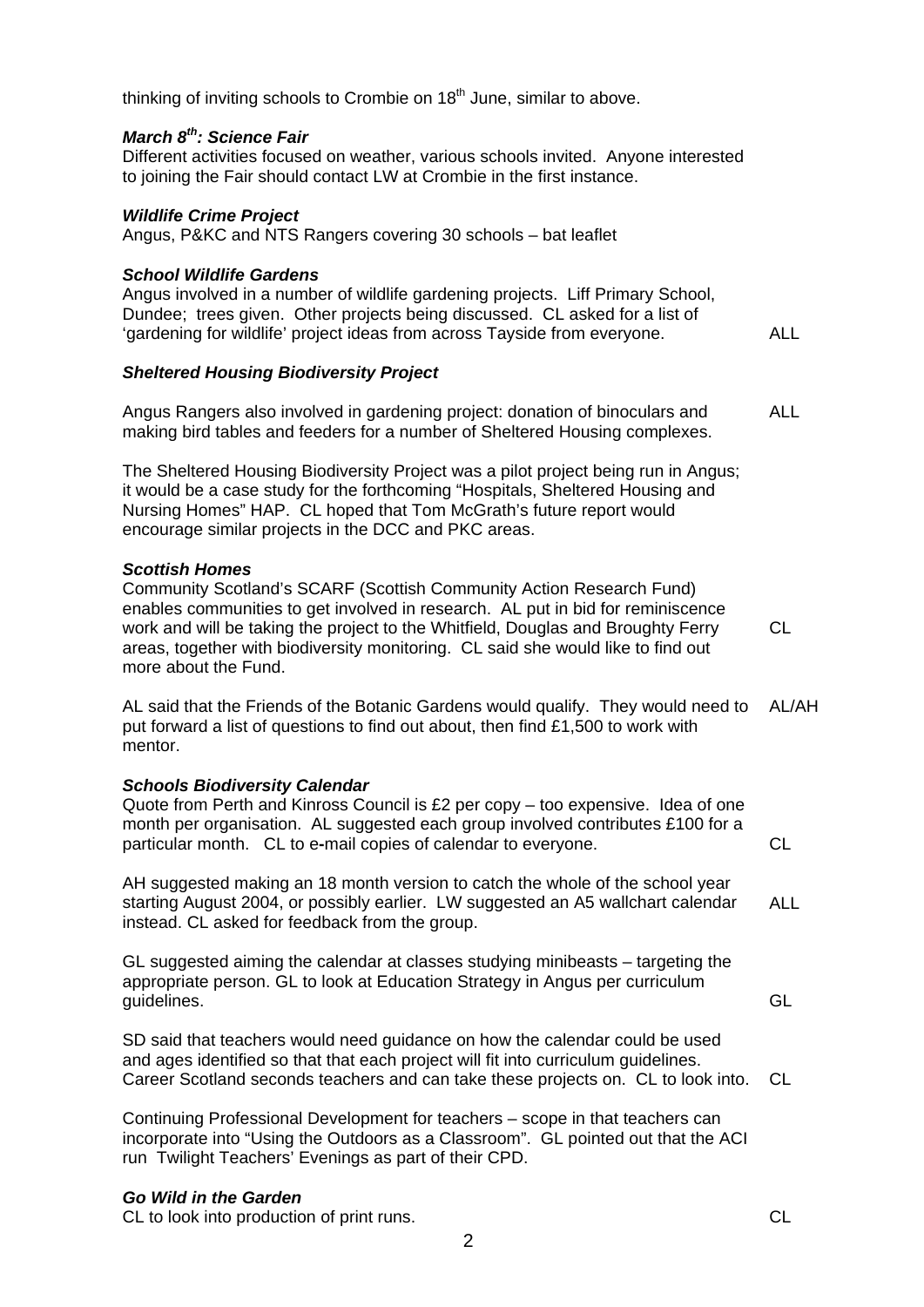#### *Nestbox Pilot Project*

Many groups involved in different guises. It was discussed as to whether we should concentrate on specific habitats or species -

Sand martins, Tree sparrows, Swifts, Barn owls, etc. We wondered if it would be possible to put them all under an umbrella project for 'ease' of funding or to leave as individual projects for the time being. It was agreed to leave the individual projects as they were for the time being.

*Logo Landscape* – AL reported that 50 cameras had come back out of the 60 issued; 30 were usable for the proposed time lapse film loop video which should be ready in December. Also images of the biodiversity footprint logos. The cost totalled £12 per camera. Images on disk can be used.

The Silvery Threads displays could be included in the 2004 Biodiversity Exhibition at Perth Museum. AL suggested that the video could be used as a support showing what else children have done. AL to contact Mark Simmons.

AL

#### *Red Squirrel Project*

Dundee's Red Squirrel Project was underway and a video planned.

#### *Salmon in the Classroom Project*

 CL confirmed that the pilot project for a Scotland-wide project would start in Angus with four schools involved. The TBP's Water and Wetland sub-group was taking this project forward.

*Sand Martin Project* – fits into 'urban sub group'. AL confirmed that the BFEP will be making an artificial sandbank on the beach with schools and groups, plus interpretation. SCARF might also fit into urban group as well as biodiversity education.

# 3. *Presentation on 'Whatever!' Children's Magazine*

Susan and Debbie of 'Whatever!' outlined the background to the magazine: 67,000 children across 5 Local Authorities are involved at present. There are links to education, parents, children, ranger groups. The Councils distribute. Five pages of 'Ology' are highly relevant, e.g. waste management and biodiversity. There are many constraints with advertising – but working closely with the Education Departments.

The biggest problem is getting through to the right person in the school, as well as families. Ties into 5-14, works by communicating, can monitor feedback, promote various issues. The issues come out 10 months per year so can focus on such items as Spring, nesting, etc. and can also put in activities such as minibeasts, making bird feeders, etc. Ranger Service guided walks have been included previously.

By April 2004 all Local Authorities will be distributing the magazine. But funding needed. Councils have a responsibility of passing information on to the public and this is one way of doing it. Angus and Dundee distribution: 20,000 children. A page per issue would cost £600. Another way is through sponsorship – Grampian Country Food and RNCI last year. The costs work out cheaper than an actual photocopy of the same information per child!

Background – set up working from home. Limited Company with Business Advisory Board (and soon to an Education Advisory Board). The next project will include a "Whatever Next!" magazine which will be piloted in December; sponsored by Tallsman Oil.